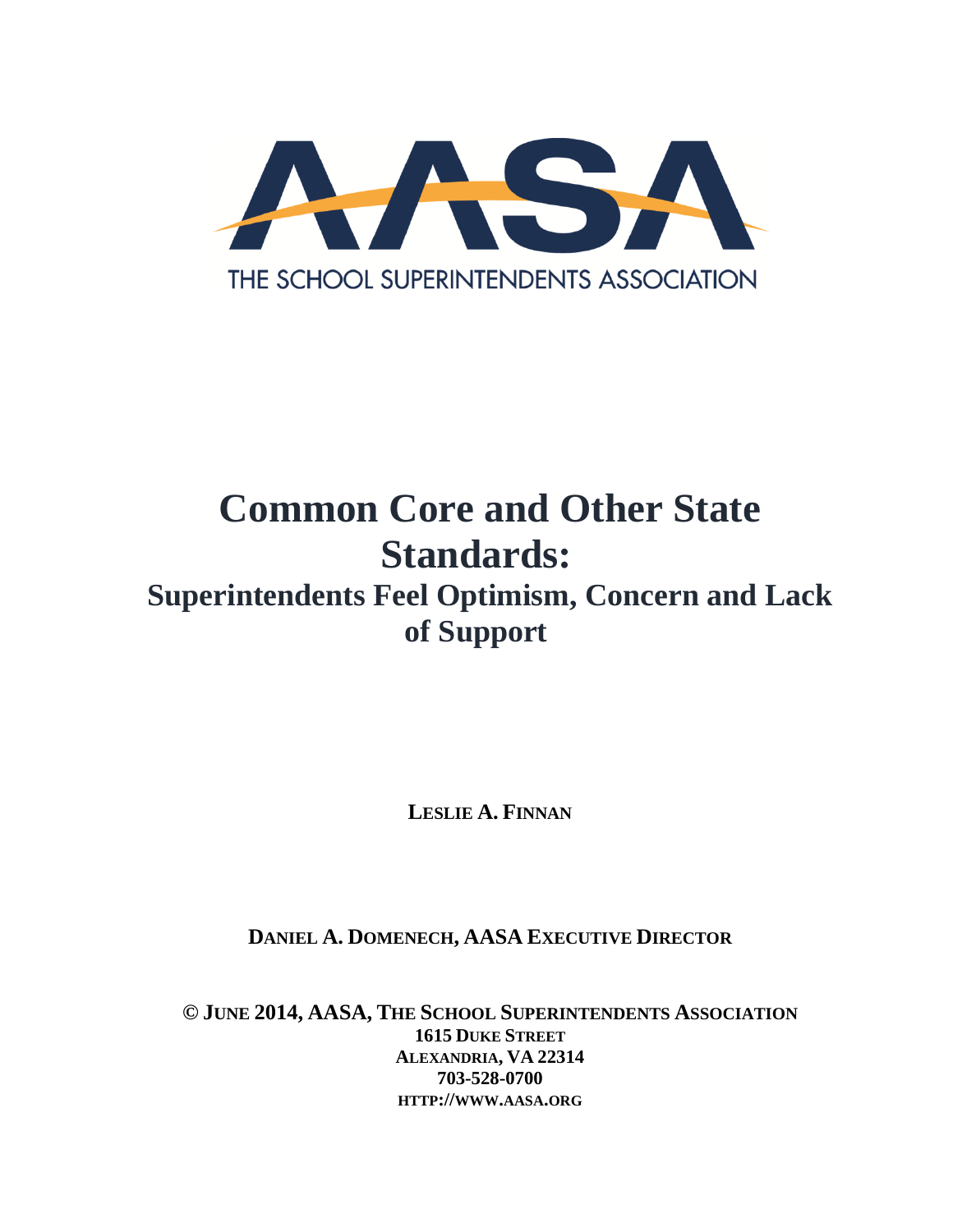#### **I. Introduction**

For months, the Common Core State Standards (CCSS) have been debated throughout the media, legislatures, education organizations, and households across the country. Education groups have released statements both in favor<sup>1</sup> of the standards and opposed.<sup>2</sup> As these arguments are being tossed around, 44 states and D.C. are implementing CCSS and other states are implementing new college and career ready state standards outside of the CCSS. AASA supports high standards for all students, be they through the CCSS or other state-specific standards, but believes that schools and districts should be given the time necessary to fully implement the standards before judging their success, and assessments should be used in the manner for which they were designed and evaluated before any high-stakes outcomes are attached to their results.

Put another way, AASA proposes a purposeful approach of "slow down to get it right," to ensure that schools and teachers have the resources they need to successfully implement the standards and aligned assessments in a way that bolsters student learning. This includes time and support for teachers to

meaningfully adopt the standards into their teaching with curriculum and instructional materials aligned to the standards. It also requires a deliberate effort to ensure that the related assessments are used for the purposes for which they were designed. While we will likely eventually reach a time where a single test can accurately assess both student learning and teacher effectiveness, we are not there yet. The CCSS-aligned tests were designed to assess student achievement, and any effort to rush implementation of them that includes using the test data to inform teacher evaluation is ill-conceived. Frustration over an arbitrary deadline to implement tests in a manner for which they were not intended threatens the good that stands to be gained from successful implementation of the CCSS and related assessments.

"Don't fly the ship while you are building it. Students shouldn't be stressed about testing on something they have never been taught. Teachers shouldn't be evaluated on the success of students on the tests when they have not been teaching the breadth of the CCSS." – *Superintendent in Connecticut*

Whatever happens in the news and the political debate, districts are already hard at work implementing these new standards and their related assessments. In order to see how the implementation of the new standards is faring, AASA conducted a survey of superintendents and administrators throughout the country in April, 2014. With 525 responses representing 48 states, the survey provides a glimpse into the planning and implementation of the new standards and assessments as well as the support superintendents are receiving from the state and community.

Overall, most superintendents have already begun to implement the new standards, which they see as much more rigorous than previous standards. The new standards will increase students' critical thinking skills and ensure that they are more prepared for college and the modern workforce than previous standards did. School and district staff are viewed as prepared and engaged in implementation of the new standards. Several separate surveys show that teachers, overall, are very supportive of the new standards. In a recent *School Administrator* article, Susan Bunting, superintendent of the Indian River school district

<sup>&</sup>lt;sup>1</sup> For examples of reports in favor, see <u>National Council of Teachers of Math, Fordham Institute</u>

<sup>&</sup>lt;sup>2</sup> For examples of reports in opposition, see Heritage Foundation, Diane Ravitch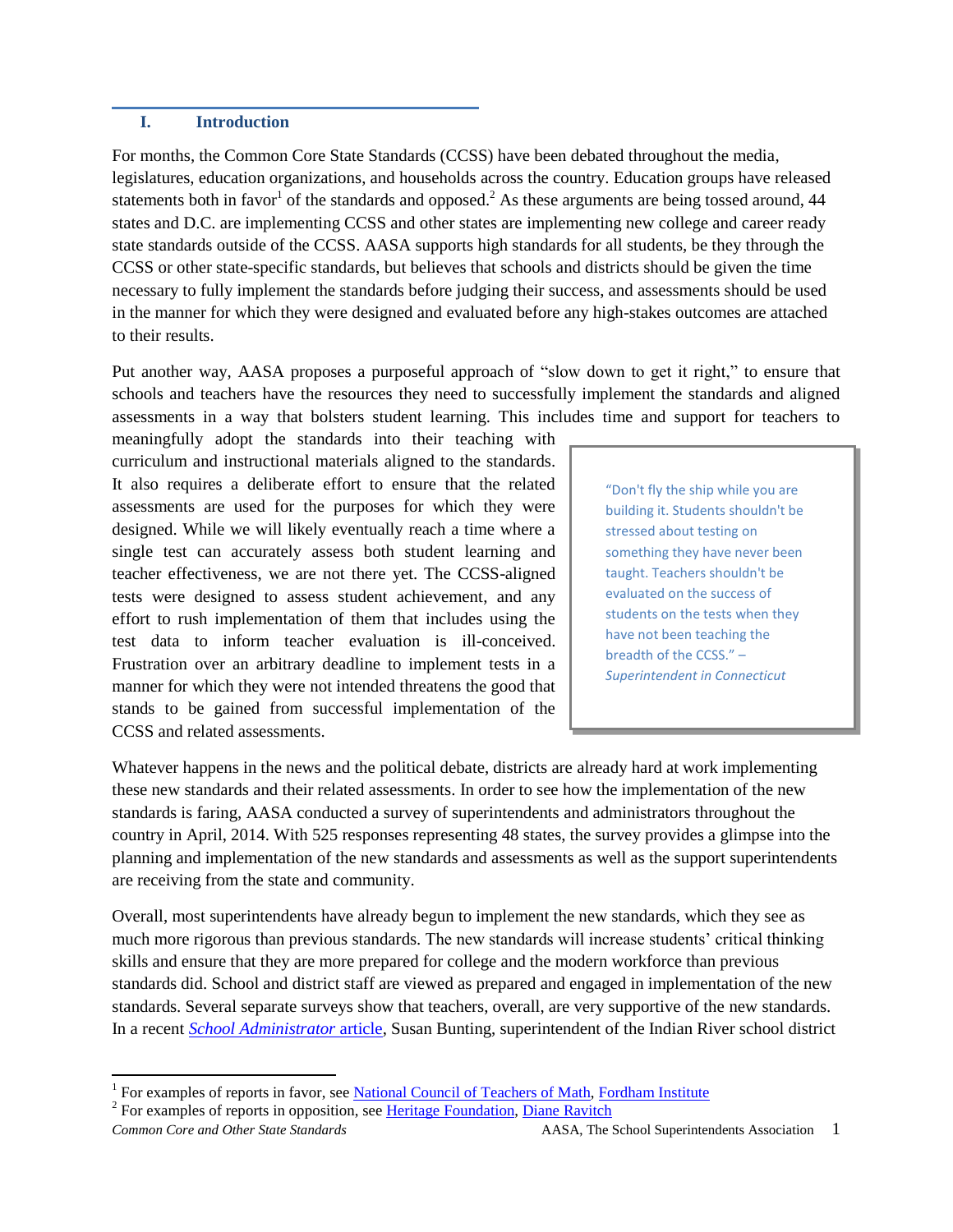in Delaware, added that the new standards are also creating a culture of experimentation and innovation among teachers in her district.

As states made the decision to implement the new standards, superintendents report they were rarely asked to provide input, despite their extensive knowledge of their district's entire education system. This lack of communication, as well as a lack of state support for the districts comes up throughout the survey; superintendents feel that support from their states and state agencies is insufficient, and that more communication would benefit their implementation of the new standards.

The political debate around the new standards is a hurdle that has been difficult to get past. While misinformation is widespread, community support for the standards is mixed. The education community supports the standards, while the broader community's support for the standards is lower than that of the education community. Support for the new assessments is lower for both groups than for the standards. Respondents do not believe the broader community understands the relationship between the standards and the assessments, which is considered the main problem with the new standards for many community members.

As we hear in the public backlash and the complaints of educators, the assessments pose the largest problem. They are the biggest obstacle for the respondents, and, for those who have begun to test, the testing is not going smoothly. Technology problems pose the largest problem for the assessments. Support from both the education community and the broader community is also lower for the assessments than the standards themselves, and understanding of the relationship between the standards and assessments is seen to be limited. This misunderstanding is very important, given the frustration seen regarding the assessments. Delaying the assessments, especially the high-stakes actions tied to the assessments, would give superintendents more opportunity to implement the standards and prepare their schools for the assessments themselves. A delay in implementing new assessments would also improve community and teacher support for the standards.

## **II. Findings**

The findings reiterate what AASA members had been reporting less formally and show that superintendents are very involved and invested in the implementation and success of the new standards and assessments. As superintendents actively work to update their districts' curriculum, materials, professional development, and technological capacity, students and teachers are beginning to be affected by the new standards and assessments. The transition has been bumpy, but superintendents remain optimistic about the new standards and are working to ensure the implementation of the new standards leads to successful outcomes for their students.

## **Adoption**

The survey respondents have overwhelmingly already adopted CCSS. Out of the total responses, 86.5 percent have decided to adopt CCSS, while 8.3 percent have decided to adopt or are considering adoption of other new non-CCSS new state standards. Less than one percent report that their states are not considering new standards, be they CCSS or other state standards. Of those implementing either CCSS or other new state standards, most have already implemented the new standards. Over half (55.3 percent) are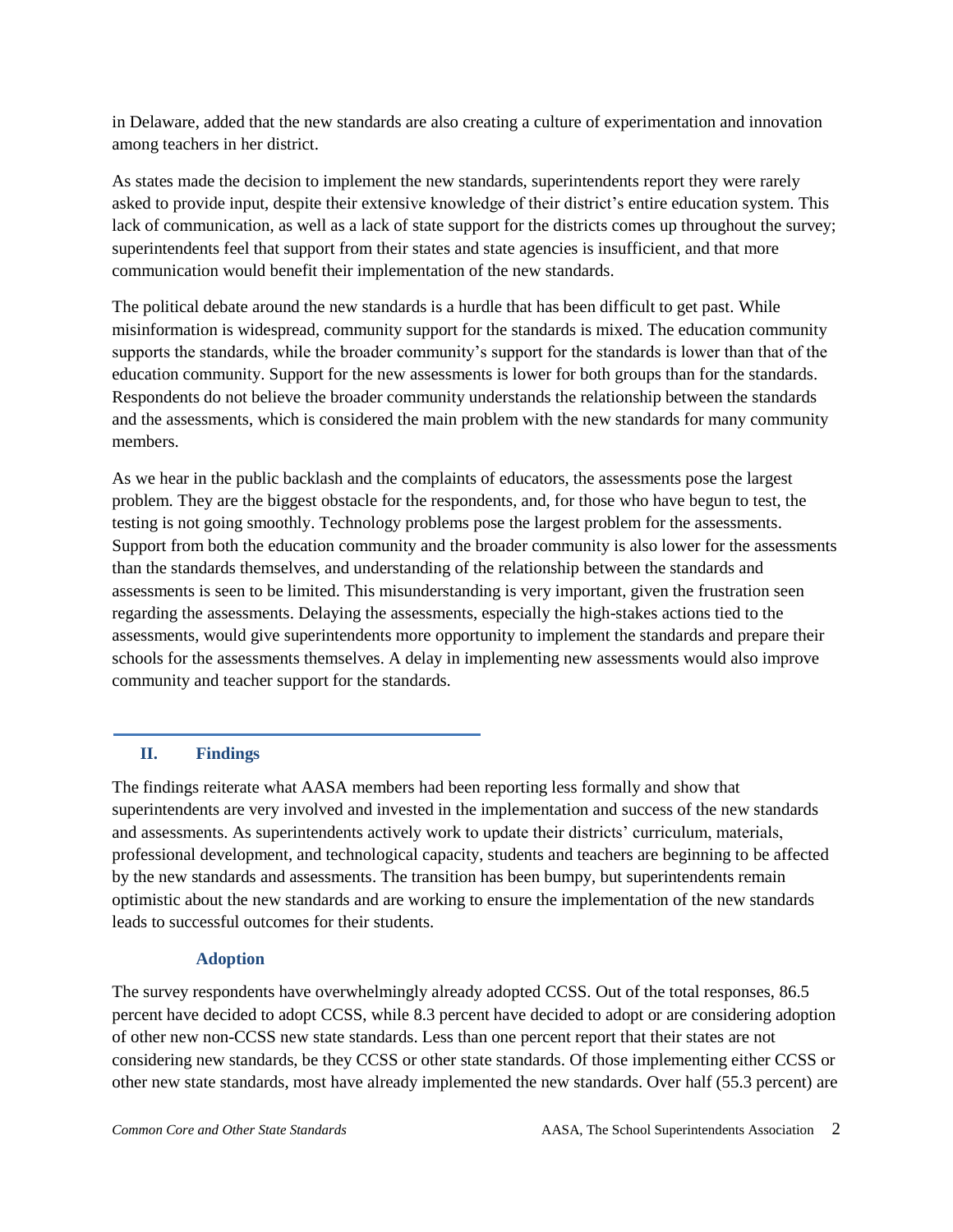at least two years into the implementation, while 7.1 percent are implementing in the next school year (2014-2015).

Given the overwhelming confusion regarding the standards and assessments by the public, it is encouraging that respondents overwhelmingly (92.5 percent) see the new standards as more rigorous than previous standards. Only 2.1 percent see them as less rigorous. In summary, given the time to be properly implemented, these new standards will provide a more rigorous curriculum and will ensure that students who graduate from high school are more ready for careers or college and will need less remediation.

Governors, state boards or state superintendents have considered pulling out of the testing consortiums because of issues with the assessments and political backlash (including Louisiana, Pennsylvania, North Carolina and South Carolina). Indiana has since withdrawn from the standards and implemented its own set of state standards, "Hoosier Core," which differs little from the CCSS standards. At the time of the survey, the CCSS respondents are almost evenly split between the testing consortiums. Of the respondents, 35.6 percent are part of PARCC and 47.9 percent Smarter Balanced. This is similar to the percentage of states belonging to the two consortia: 31.8 percent of states in CCSS belong to PARCC and 47.7 percent to Smarter Balanced. Only 15.7 percent of superintendents say they are in neither group. Despite the move of many state lawmakers to distance themselves from the tests, most superintendents do not think their state will pull out of the standards themselves; 74.8 percent say their state would probably or definitely not pull out, and only 3.9 percent say their state will probably pull out of the standards.<sup>3</sup>

While the superintendents see the new standards as more rigorous and are implementing them, they report several obstacles to proper implementation. The biggest obstacles are assessments (73.3 percent), teacher

training/professional development (65.2 percent), finding instructional materials (58.2 percent) and state support (52.3 percent).

Despite their important role in the education system of the state, many superintendents felt that their input was not requested in the decision to adopt or develop new standards or in planning the implementation. Nearly half (47 percent) say their input was never requested, and only 20.1 percent say their input was requested throughout the process. The other 32.9 percent say their input was requested sporadically – either initially only or once the decision had been made.

## **Implementation**

"We were given no voice in the decision when Common Core was first adopted. We were not listened to when we tried to communicate what eliminating the Common Core would mean to meeting the timelines that had been established." *Superintendent in Indiana*

Despite having little input into the standards adoption or development process, superintendents feel, overall, directly involved in most aspects of implementation of the new standards. The aspects in which respondents are most directly involved is professional development (68.8 percent directly involved, 2.1 percent not involved), and least directly involved is in materials (47 percent directly involved, 6.2 percent not involved) and community support (61.1 percent directly involved, 7.4 percent not involved).

 $\overline{\phantom{a}}$ 

<sup>3</sup> Coming from Arizona, Georgia, Indiana, Kansas, Louisiana, Missouri, Montana, North Carolina, Ohio and Oklahoma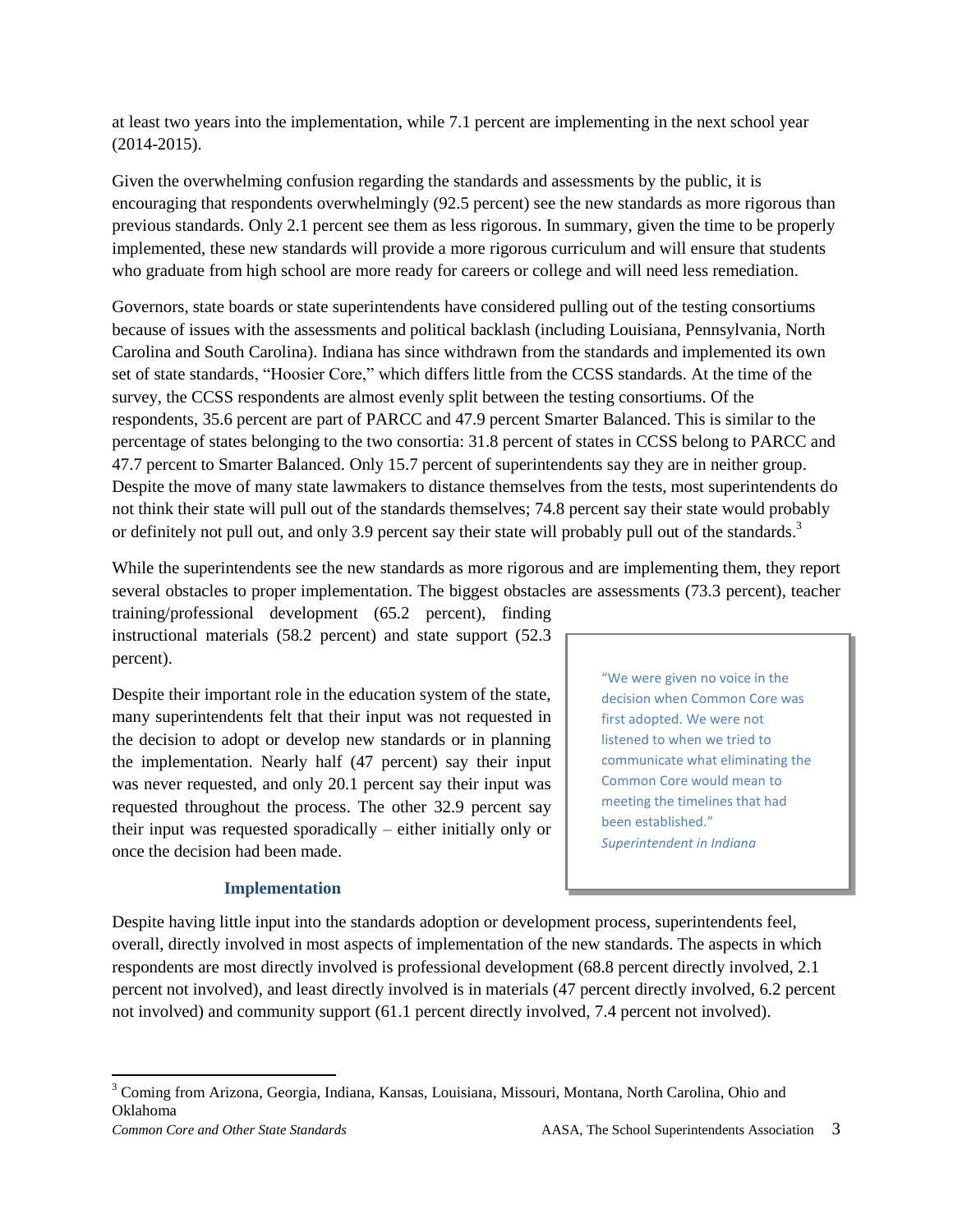Survey respondents were asked to describe the knowledge/awareness of the standards and assessment within their community, including educators and the community in general. Education professionals in the districts are viewed as highly prepared and involved in the implementation of the standards. Eightyone percent say that administrators/education leaders are prepared, and 85.8 percent say that they are involved. Principals are said to be prepared by 80.7 percent and involved by 87.4 percent. Teachers are reported to be prepared by 79.8 percent and involved by 86.9 percent. Curriculum staff and technology staff are 79.5 and 72.4 percent prepared and 86.6 and 75.1 percent involved, respectively. State officials and school board members are seen as the least prepared (56.3 percent and 56.1 percent, respectively) and involved (53.5 percent and 41.9 percent, respectively).

To ensure teachers are ready to teach the new standards, most respondents say professional development has changed. Over half (58.2 percent) say it has changed drastically or a great deal, while another 40.1 percent say it has changed some or a little. Since the new assessments are online and technology issues are the biggest barrier in the assessments, professional development should address technology so all teachers can prepare their students for the assessments. Technology plays a major role in professional development for 45.3 percent, some for 44.7 percent, and only a little for 7.8 percent of respondents.

While new teaching materials and textbooks are necessary to properly implement the new standards, 79.8 percent of respondents say that materials have been difficult to find. This echoes a sentiment AASA members had been sharing: the need for aligned curriculum. Our members have reported that they are not finding curricula are actually aligned to the new standards. Companies have been marketing "Common Core-aligned" materials that researchers find are also largely not aligned with the standards. The texts the researchers reviewed were found to not differ greatly from previous, pre-CCSS, texts; they lacked the higher-level thinking required by CCSS, and failed to cover 10 to 15 percent of the material stipulated in the CCSS. Despite the trouble finding appropriate texts, 70.1 percent of respondents say they have thrown out some or all materials that are not aligned with the new standards.

Funding for new materials is difficult to come by (nearly 70 percent of respondents say state support for materials is inadequate), especially after investing in new materials that do not actually align with the new standards, given the misaligned materials discussed previously. This leaves many teachers needing to produce and piece together their own materials and texts, while developing a new curriculum and implementing the new standards. This reiterates the need for more time to properly implement the standards and iron out issues before adding the high-stakes testing.

#### **Assessments**

Much of the public's confusion about the Common Core is the misconception that adoption of the new standards will lead to more testing. This misconception adds to the troubles with implementing the new tests, leading most respondents to find assessments to be the biggest problem area with the new standards. Testing has begun for 63.8 percent of respondents, and 60.3 percent of those respondents say it is going with some or great difficulty. Only 9.7 percent say it is going very smoothly. Despite the problems with the assessments, they are part of the teacher evaluation process for 48.8 percent of respondents. This kind of high-stakes testing has troubling outcomes, since the standards are not fully implemented, and many schools are not prepared for the assessments.

AASA opposes the continued reliance on using one-time, snapshot testing for accountability and highstakes decisions. This one test cannot be expected to properly measure both student learning and teacher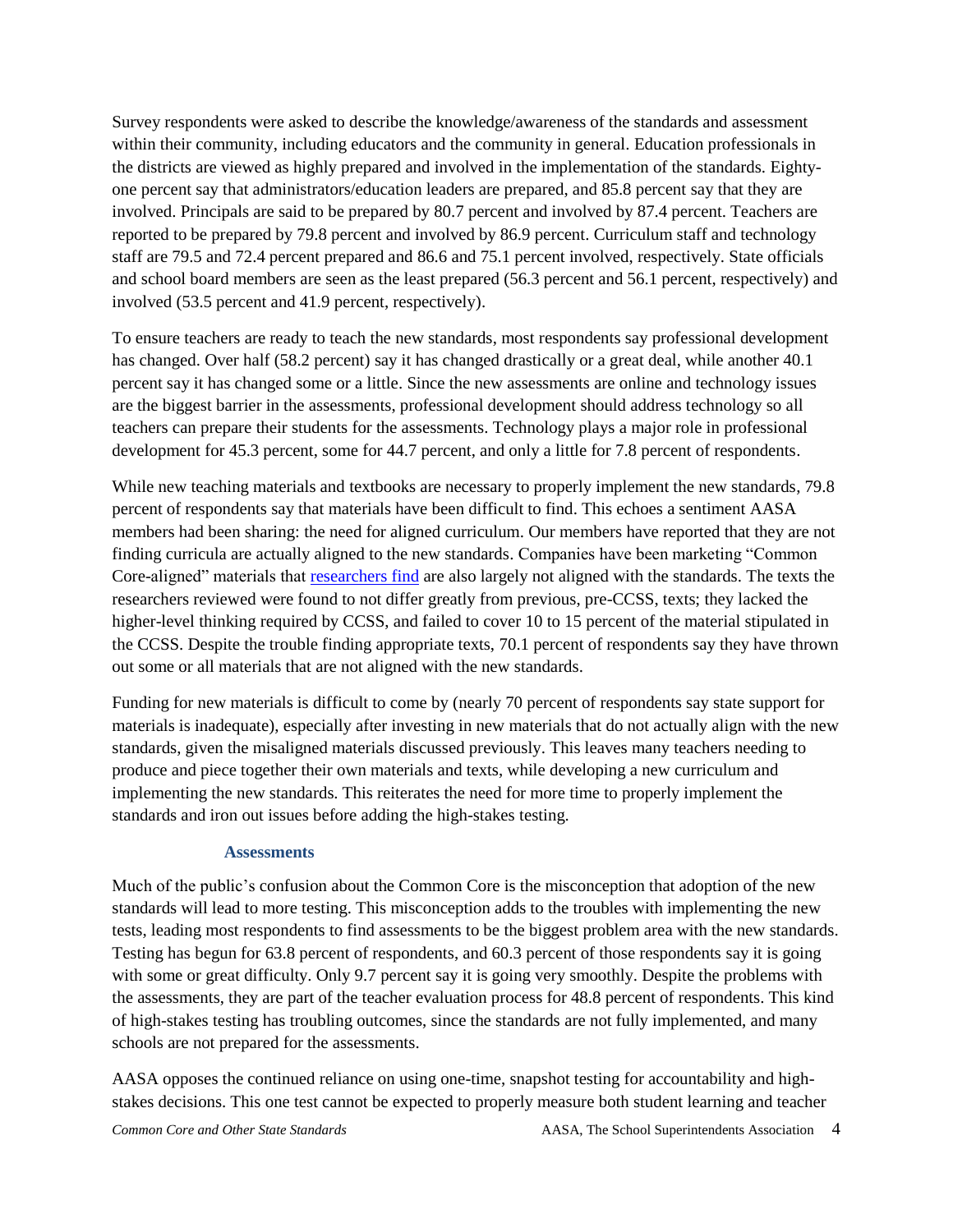effectiveness. In addition, 32.1 percent of respondents report that the scores from the reading and math assessments are even part of the evaluation for teachers of subjects other than reading and math. Teachers and their advocacy groups are very opposed to these policies because they do not evaluate the teachers appropriately and have the potential to unnecessarily hurt schools with low test scores by forcing out effective teachers.

A major problem with the new assessments is in the lack of necessary technology and bandwidth, rather than in the tests themselves. A recent Education Week report on the field testing of PARCC and Smarter Balanced tests illustrates this; the districts running these trials report that students found the tests harder than previous tests, but enjoyed the style of the tests more than previous standardized tests. The biggest problems found in the field testing were technological; computers froze or restarted, forcing students to retake the tests, or the website was reported to be down. The tests themselves are being improved through the field testing, but technological issues will be multiplied as districts implement the tests in all schools and for all students starting next year.

Similarly, superintendents are more worried about the capacity of schools in their districts to handle the online assessments than the assessments themselves. For example, 41.9 percent of respondents say that schools in their states are not ready to implement the online assessment, and 35.9 percent say they lack the infrastructure to support online assessments. Only 10.2 percent say their state was fully prepared in both funding and bandwidth capacity to implement online assessments and 35.7 percent say their district is fully prepared in both funding and bandwidth capacity to implement online assessments. AASA has been actively involved in the modernization of the E-Rate program, which could increase the amount of money available to support school and library connectivity; this would help with these technology issues. However, even more funding and more time to work out the details are also necessary before these tests are distributed.

#### **State support**

Over half of respondents (52.3 percent) are receiving both federal and state support. Of the rest, 21.8 percent report receiving no state or federal support, 22.1 percent receive state only, and 3 percent receive federal only. Despite the majority of respondents receiving support from the state, state support of the implementation is still considered extremely inadequate. It is most inadequate in funding (82.7 percent designated it as inadequate, 16.2 percent adequate and 1.1 percent ample) and materials (69.8 percent report it as inadequate, 27.4 percent adequate and 2.9 percent ample). While it is still not enough for most respondents, the state support is seen to be most adequate in professional development (6.6 percent ample, 36.2 percent adequate and 57.3 percent inadequate) and curriculum (4.9 percent ample, 35.8 percent adequate and 59.2 percent inadequate). Superintendents are being asked to do a lot with very little support, financial or otherwise. More support from the state and federal level would help districts improve implementation, technology, professional development, curriculum development, and more.

State support has changed for respondents in several ways since the adoption of the new standards including for 18.8 percent of respondents who say their states are considering legislative proposals to decrease state policy or funding support for the standards. Other changes include an increase in support for professional development (16.9 percent) and decrease in state funding support (10.8 percent). The level of state support was reported to be unchanged throughout the implementation of the new standards by 26.6 percent of the superintendents.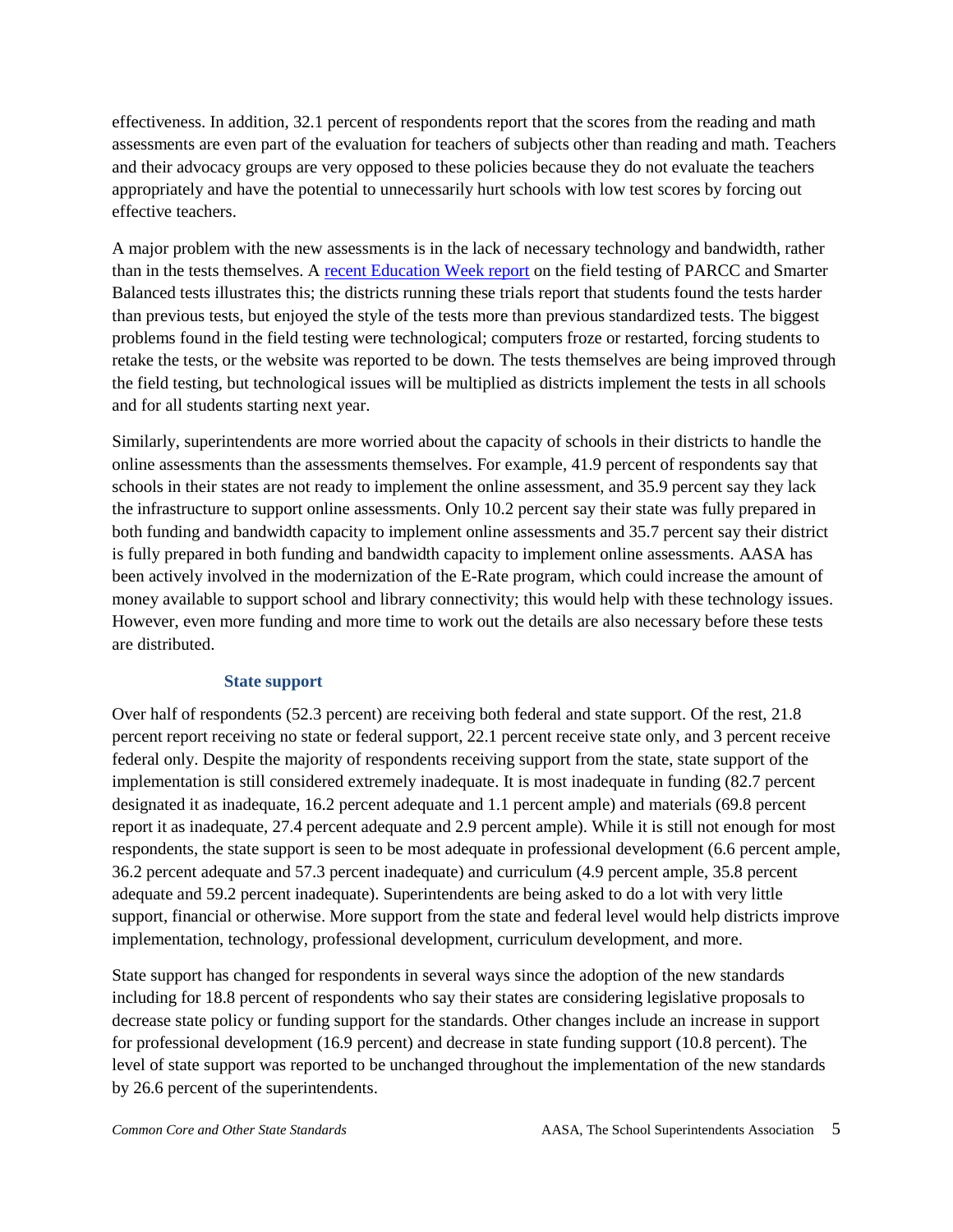Given a list of resource options that the state could provide, the option that was said would be most useful is a clearinghouse of approved/aligned curriculum and instructional resources (30.5 percent). Other choices include best-practice examples of implementation (18.4 percent), professional development materials (16.7 percent), best practice examples of assessments (14 percent), and consistent communication with state officials (13.8 percent). Asked separately, just over half of all respondents (58.2 percent) say they would want their state to provide a new curriculum aligned with the new standards for some or all subjects and levels.

#### **Community support**

Despite the prevalence of anti-Common Core voices in the news, respondents overall feel that the standards are supported by the community, especially the education community. Of the respondents, 78.3 percent agree that the education community supported the standards, but only 51.4 percent agree that the broader community supported the standards. Not surprisingly given the complexity of the issue, 56.8 percent do not think the broader community understands the standards. Just as they are the biggest barrier

to successful implementation for superintendents, the new assessments are supported less than the standards themselves. Only 27.4 percent say the broader community supports the assessments, and 47.5 percent say the education community supports the assessments.

Overall, 73.3 percent think the political debate has gotten in the way of successful implementation. The political backlash mostly stems from misunderstanding and misinformation, especially of the relationship between the standards and testing. By serving as a scapegoat for all of the problems in education throughout the country, the new standards are attacked daily, and parents and other members of the community are damaging the chances of a smooth transition to the new standards.

Given this misinformation, it is crucial that many superintendents are also working to inform the public about the standards and assessments. Seventy-nine percent of

"The political debate has been incredibly frustrating. The standards are good standards and have provided an impetus for positive change in the instructional approach taken in our district. In the political debate, the left has met the right and public educators are stuck in the middle simply trying to do what is best for our students and our teachers." *Assistant Superintendent in Montana*

superintendents agree that their districts are actively informing stakeholders about the new standards, and 69.7 percent agree that their districts are informing stakeholders about the assessments. However, only 52.1 percent are allowing opportunities for stakeholders to provide feedback, and only 43.4 percent for the assessments. To get the message out further, 59.8 percent are preparing school-level staff to answer questions on implementation, and 53 percent on assessments.

The most active groups in the implementation of the standards have been education groups, but they are not seen to be particularly engaged. The most active groups are the teachers' unions or organizations, which only 63 percent say have been active. Outside of education groups, 61.5 percent say state officials have been active, and 50.3 percent say national organizations. The least active groups are noninstructional support staff (16.5 percent) and community leaders (17.7 percent).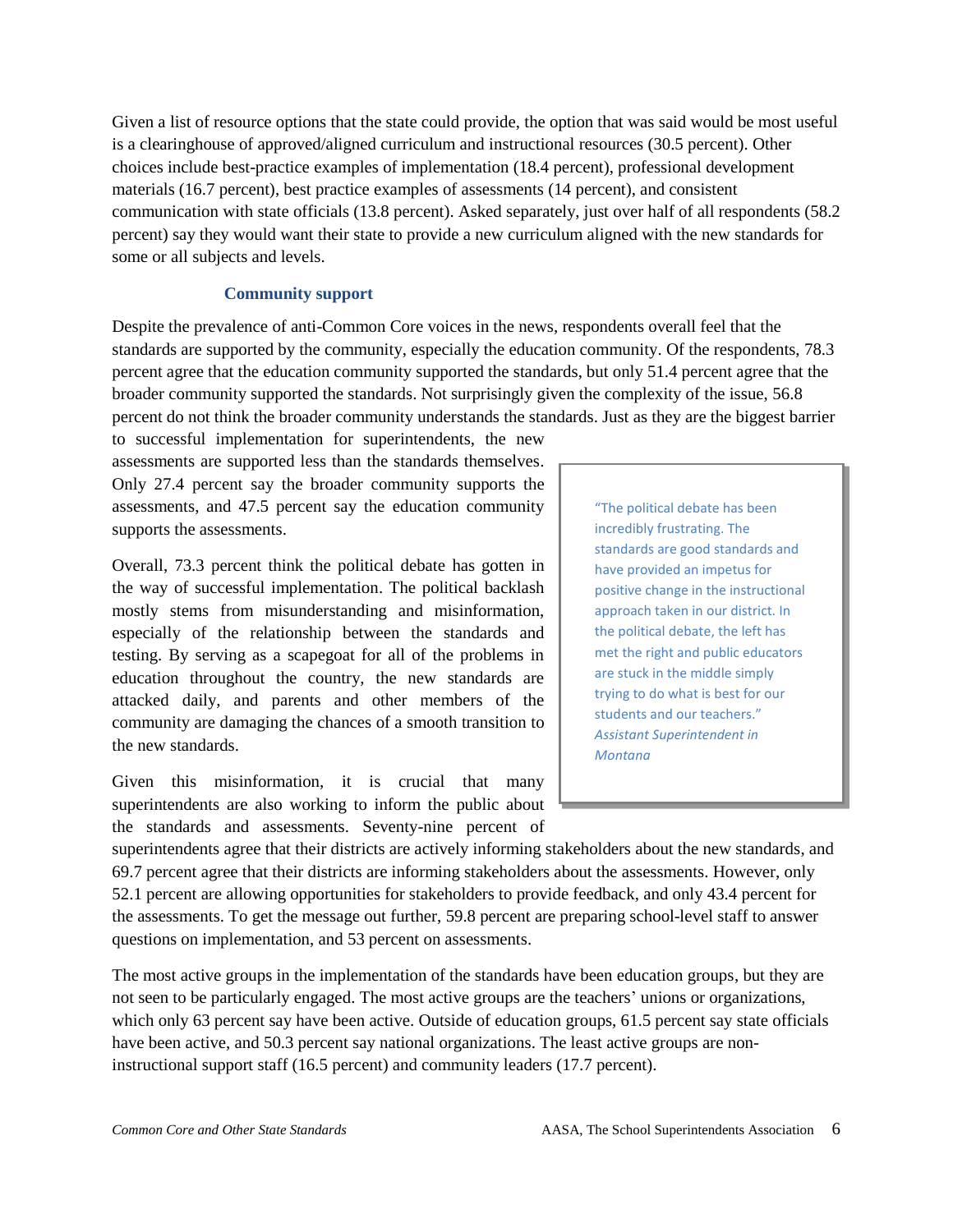# **III. Comparison of Responses by Standards Adopted and Poverty Level**

The responses were also broken out to determine the effect of which standards are being adopted or implemented (CCSS or non-CCSS) and by the level of poverty in the schools. The new standards are being implemented differently for superintendents with CCSS and those with other standards and for superintendents in high-and low-poverty districts. One big difference between the responses was in the perceived change the new standards will bring. CCSS respondents see the new standards as more rigorous than non-CCSS respondents, and respondents in high-poverty districts see them as a more significant change than respondents in low-poverty districts, as shown in Tables 2 and 6.

Another way in which these respondents differed significantly was in the preparation of staff to implement the new standards. Superintendents in non-CCSS districts and in high-poverty districts both report that staff in their schools, especially teachers, principals, and curriculum and technology staff, are not as prepared to implement the new standards than respondents in CCSS districts or low-poverty districts, as shown in Table 1, below. This lack of preparation could make the implementation much more difficult in these districts. This is especially troubling for high-poverty districts, which also have more technology issues and a more difficult to educate student population. More time and professional development are especially crucial for these districts.

| Table 1: Preparation of staff for implementing new standards |              |            |                   |                                  |              |            |               |                     |          |              |               |                     |              |            |               |                    |
|--------------------------------------------------------------|--------------|------------|-------------------|----------------------------------|--------------|------------|---------------|---------------------|----------|--------------|---------------|---------------------|--------------|------------|---------------|--------------------|
|                                                              | <b>CCSS</b>  |            |                   | Non-CCSS                         |              |            | Low-poverty   |                     |          | High-poverty |               |                     |              |            |               |                    |
|                                                              | s<br>Teacher | Principals | taff<br>Ď<br>Tech | ulum<br>ت<br>Curri<br>C<br>Staff | s<br>Teacher | Principals | Staff<br>Tech | Curriculum<br>Staff | Teachers | Principals   | Staff<br>Tech | Curriculum<br>Staff | s<br>Teacher | Principals | Staff<br>Tech | urriculum<br>Staff |
| <b>Very</b><br>prepared                                      | 22.1         | 31.4       | 29.6              | 45                               | 17.4         | 26.1       | 23.9          | 32.6                | 28.4     | 40.2         | 47.6          | 65.8                | 22.4         | 28.6       | 25.6          | 40.5               |
| <b>Somewhat</b><br>prepared                                  | 58.5         | 50.2       | 44.3              | 35.3                             | 54.4         | 45.7       | 32.6          | 39.1                | 56.8     | 41.5         | 34.1          | 25.3                | 55.3         | 49.7       | 48.1          | 39.2               |
| Not very<br>prepared                                         | 7.4          | 6.4        | 7.5               | $\overline{5}$                   | 19.6         | 19.6       | 26.1          | 17.4                | 3.7      | 3.7          | 4.9           | 1.3                 | 9.3          | 9.3        | 8.1           | 7.0                |

## **CCSS respondents and non-CCSS respondents**

The survey was targeted to districts implementing the Common Core State Standards as well as districts implementing new college-and-career-ready state standards other than Common Core. These responses differ from CCSS responses in several important ways, including the rigor of the standards, timing of standards and assessments, and community and staff support and preparation. In the adoption of the new standards, non-CCSS respondents will implement the standards later than CCSS respondents; 23.1 percent more non-CCSS respondents are implementing their states' new standards in the 2014-15 school year than CCSS respondents.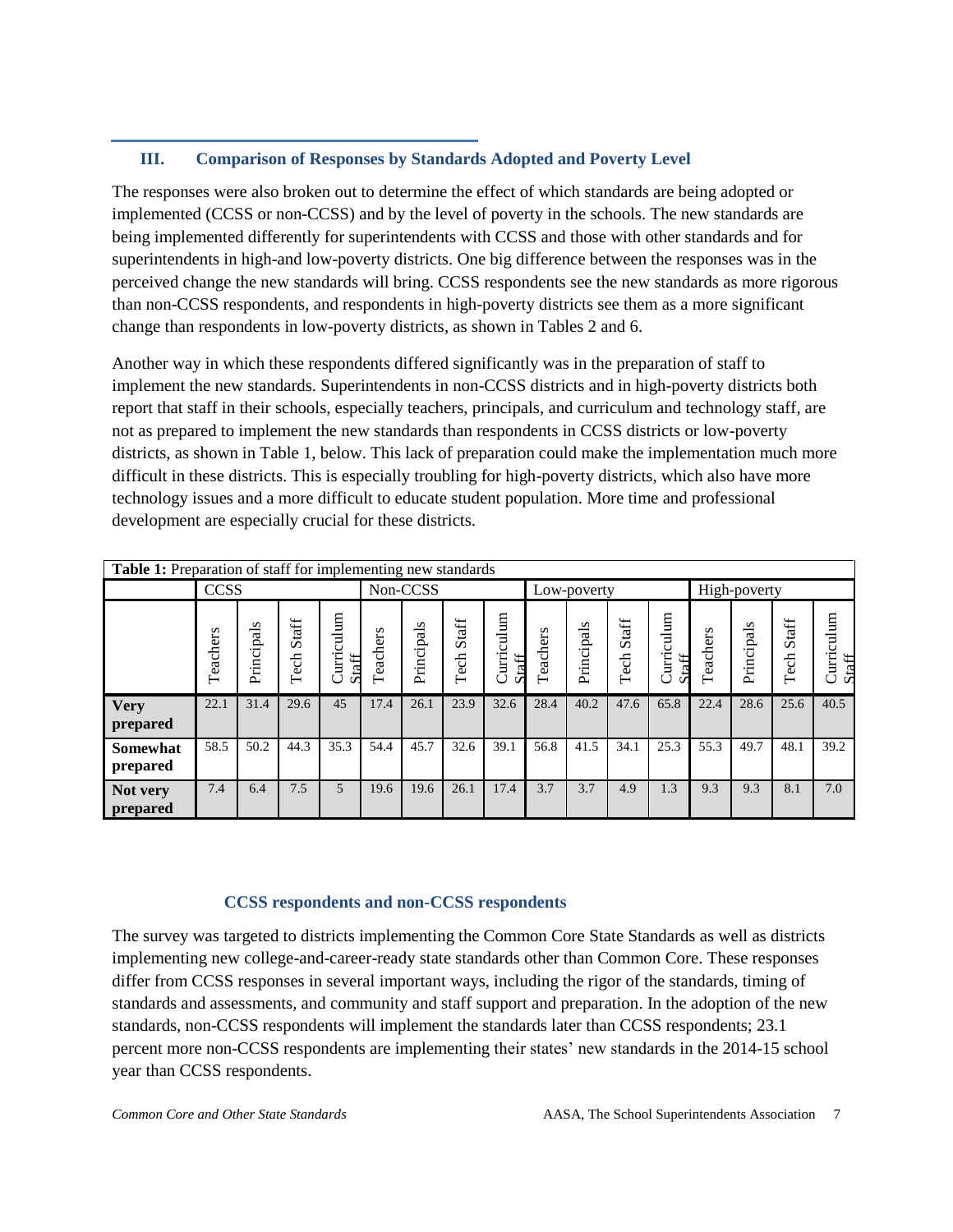| <b>Table 2:</b> How dramatically districts are changing |             |                     |  |  |  |
|---------------------------------------------------------|-------------|---------------------|--|--|--|
|                                                         | <b>CCSS</b> | Non-<br><b>CCSS</b> |  |  |  |
| More rigorous (significantly)                           | 39.7%       | 37%                 |  |  |  |
| More rigorous (moderately)                              | 54.3%       | 41.3%               |  |  |  |
| No change                                               | 4.3%        | 17.4%               |  |  |  |
| Less rigorous (significantly or<br>moderately)          | 1.8%        | 4.4%                |  |  |  |

The new standards are still seen as a more academically rigorous change, but the degree of change is reported to be less drastic (See Table 2). CCSS respondents say overwhelmingly (94 percent) that the new standards are significantly more rigorous, while only 78.3 percent of non-CCSS respondents say the same. Non-CCSS respondents are also more likely to see no change in the new standards; 13.1 percent more non-CCSS respondents see no change than CCSS respondents.

Non-CCSS respondents report that they face more problems in the implementation of the new standards than CCSS respondents overall. The biggest differences are seen in problems with state support (14.3 percent higher), teacher training (13.1 percent higher) and assessments (9.8 percent higher), as seen in

Table 3. However, non-CCSS respondents do feel that their input was more requested throughout the process of adopting the new standards than CCSS respondents; 4.7 percent more non-CCSS respondents say their input was requested throughout, and 10 percent fewer were never asked.

| Table 3: Problem areas in implementing the new standards |             |          |  |  |  |
|----------------------------------------------------------|-------------|----------|--|--|--|
|                                                          | <b>CCSS</b> | Non-CCSS |  |  |  |
| <b>State support</b>                                     | 46.6%       | 60.9%    |  |  |  |
| <b>Teacher training</b>                                  | 58.6%       | 71.7%    |  |  |  |
| Assessments                                              | 66.3%       | 76.1%    |  |  |  |

While assessments pose a similar problem for CCSS and non-CCSS respondents, 22.4 percent fewer non-CCSS respondents have begun testing than CCSS respondents. Assessments are also a part of teacher evaluation for 24.1 percent more non-CCSS respondents (65.5 percent of CCSS and 43.2 percent of non-CCSS) and for 25 percent more teachers who do not teach the subjects tested in non-CCSS districts (49.2 percent of CCSS and 73.3 percent of non-CCSS).

Non-CCSS respondents consider their staff to be less prepared to implement the new standards than CCSS respondents. Notably, 12.2 percent more say teachers are not very prepared, 13.2 percent more say principals are not very prepared, 18.6 percent more say technology staff are not very prepared, and 12.4

| <b>Table 4:</b> Staff not prepared to implement new standards |             |          |  |  |  |  |
|---------------------------------------------------------------|-------------|----------|--|--|--|--|
|                                                               | <b>CCSS</b> | Non-CCSS |  |  |  |  |
| <b>Teachers</b>                                               | 7.4%        | 19.6%    |  |  |  |  |
| <b>Principals</b>                                             | 6.4%        | 19.6%    |  |  |  |  |
| <b>Technology staff</b>                                       | 7.5%        | 26.1%    |  |  |  |  |
| Curriculum staff                                              | 5%          | 17.4%    |  |  |  |  |

percent more say curriculum staff are not very prepared, as shown in Table 4.

State support is, overall, seen to be inadequate for both non-CCSS districts and CCSS districts. State funding and support are seen as even more inadequate for non-CCSS respondents. It is seen to be inadequate for 97.8 percent of non-CCSS respondents, compared to 81.2 percent of CCSS respondents,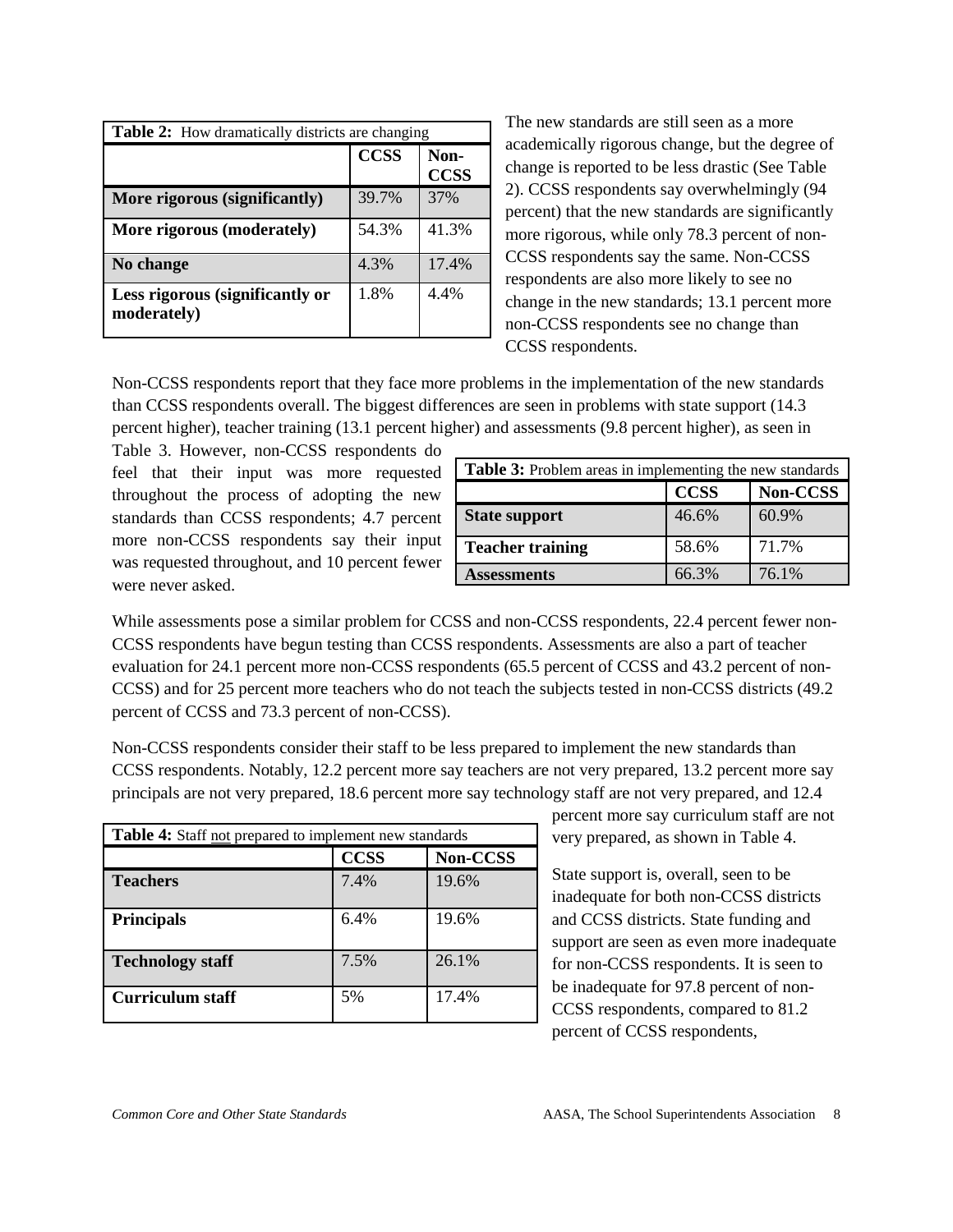and professional development support is seen by 30.2 percent more non-CCSS respondents to be inadequate. Since the standards were adopted, 16.7 percent more non-CCSS respondents say that state funding has decreased.

Given the negative politicization of the CCSS, it is not surprising that non-CCSS respondents report having more support from their communities. They agree that the larger community supported the standards more (24.7 percent more than

CCSS respondents) and even that the larger community supports the assessments more (17.6 percent more than CCSS respondents).

Despite this, both CCSS and non-CCSS respondents feel that the political debate has gotten in the way of successful implementation at almost identical levels, as shown in Table 5. Noneducation groups are also reported to be

| Table 5: Community support for the new standards and<br>assessments |             |          |  |  |  |
|---------------------------------------------------------------------|-------------|----------|--|--|--|
|                                                                     | <b>CCSS</b> | Non-CCSS |  |  |  |
| <b>Larger community supports</b><br>the standards                   | 49.2%       | 73.9%    |  |  |  |
| <b>Larger community supports</b><br>the assessments                 | 25.9%       | 43.5%    |  |  |  |
| Political debate has gotten in<br>the way                           | 81.6%       | 80.4%    |  |  |  |

more active in non-CCSS districts, including elected officials (27.8 percent higher), state officials (11.2 percent higher), university/higher education (32.6 percent higher), and national organizations (33 percent higher).

#### **Comparison by poverty level**

The responses were also separated by the percent of students eligible for Free and Reduced Price Lunch in the district in order to determine poverty levels for each respondent. The responses from districts with the lowest poverty rates (zero to 19 percent FRPL) were then compared to the responses from districts with the highest poverty rates (60 percent or greater FRPL).

| <b>Table 6:</b> How dramatically districts are changing |                 |                  |  |  |  |
|---------------------------------------------------------|-----------------|------------------|--|--|--|
|                                                         | Low-<br>poverty | High-<br>poverty |  |  |  |
| More rigorous<br>(significantly)                        | 23.2%           | 55.8%            |  |  |  |
| More rigorous (moderately)                              | 69.5%           | 38%              |  |  |  |
| No change                                               | 4.9%            | 3.7%             |  |  |  |
| <b>Less rigorous (significantly</b><br>or moderately)   | 2.4%            | 2.2%             |  |  |  |

A key goal of CCSS and other new state standards is to hold all students, regardless of poverty or geography, to the same high standards. According to this research, administrators see that happening. High-poverty districts see the new standards as a significantly more rigorous change. The change is seen to be even more significant than respondents from low-poverty districts. Of the high-poverty districts, 32.7 percent more say the change is

significantly more rigorous and 31.5 percent fewer say the change is moderately more rigorous, as shown in Table 6.

*Common Core and Other State Standards* **AASA, The School Superintendents Association** 9 However, high-poverty districts are in states that are slightly more likely to pull out of the standards. Of the respondents from high-poverty districts, 10.9 percent more say their state will "probably not" pull out of the standards, while 10 percent fewer say no definitively. High-poverty districts are also in states that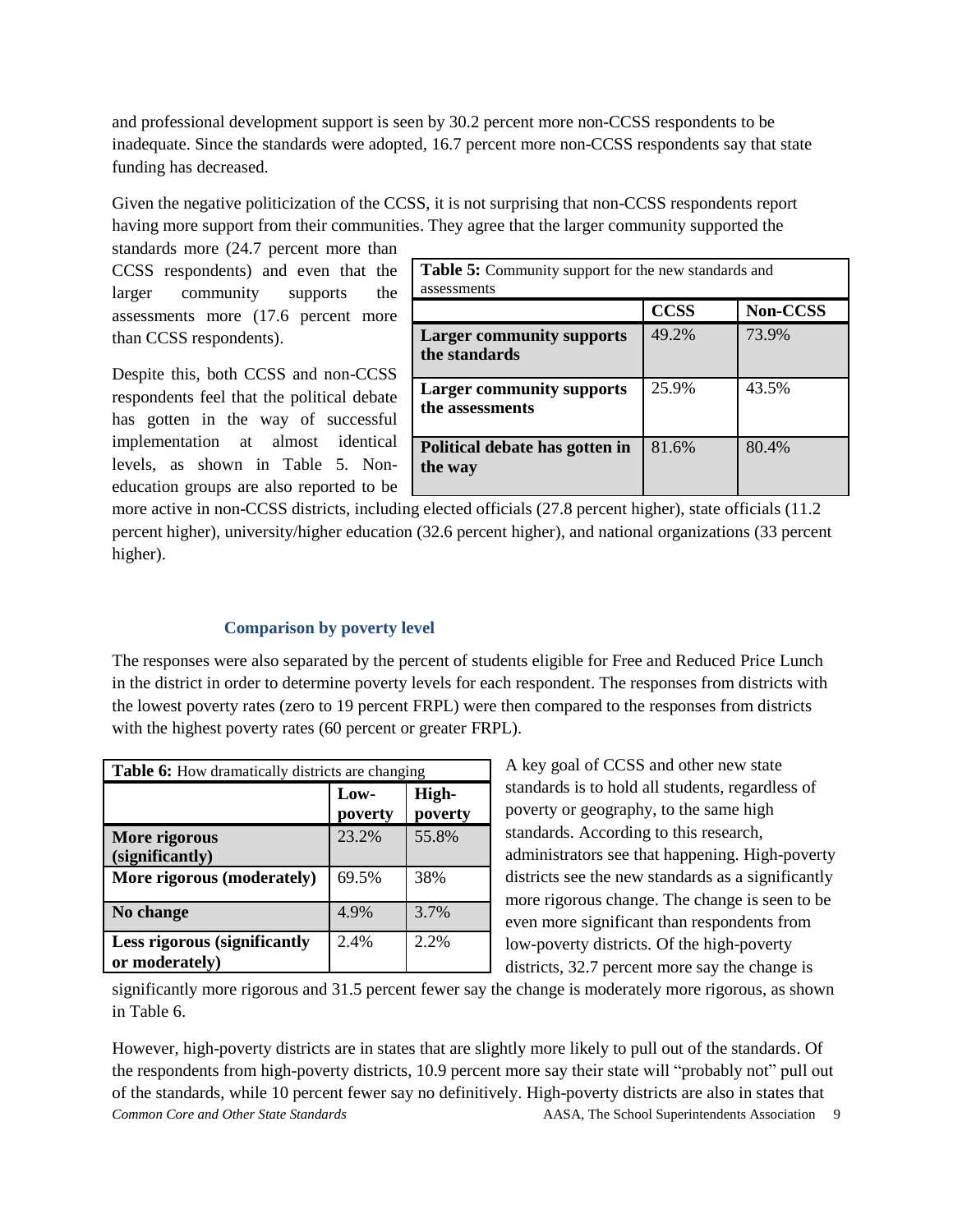belong to neither testing consortium or have recently withdrawn from a testing consortium. Respondents in high-poverty districts are more likely to not be a part of PARCC or Smarter Balanced (14.2 percent more than low-poverty districts), as shown in Table 7. Amid this insecurity of the standards and the assessments, fewer high-poverty districts have begun testing (10.5 percent fewer). These districts are also more likely to evaluate teachers on reading and math scores, whether they teach those subjects or not (15.1 percent more say they do).

| <b>Table 7:</b> Security in the standards and assessments |                 |                  |  |  |  |
|-----------------------------------------------------------|-----------------|------------------|--|--|--|
|                                                           | Low-<br>poverty | High-<br>poverty |  |  |  |
| Will probably not pull<br>out of standards                | 41%             | 34.6%            |  |  |  |
| Will definitely not pull<br>out of standards              | 44.6%           | 34.6%            |  |  |  |
| <b>In PARCC or Smarter</b><br><b>Balanced</b>             | 93.8%           | 79.6%            |  |  |  |
| In neither testing<br>consortia                           | 6.3%            | 20.4%            |  |  |  |

In the implementation of the new standards, respondents from high-poverty districts say they are less directly involved in community support and teacher evaluation. In community support, 16.2 percent fewer say they are directly involved, while 19.3 percent fewer report being directly involved in teacher evaluation. They also say their staff are less prepared than low-poverty districts to implement the new standards; 11.7 percent fewer say principals are very prepared, 13.5 percent fewer say other administrators are very prepared, 21.9 percent fewer say technology staff are very prepared, and 25.3 percent fewer say curriculum staff are very prepared.

While more respondents from high-poverty districts report receiving support from both federal and state than respondents from low-poverty districts (19.3 percent more say both, and 14.9 percent fewer say neither), the respondents from high-poverty districts still see less improvement in state support as they transition to the new standards. Of high-poverty districts, 10.6 percent fewer say state support for professional development has increased, and 10.4 percent more say their states have considered legislative proposals that would decrease state policy or funding support for the new standards

Respondents from higher poverty districts see less understanding in the community about the new standards and assessments than respondents from low-poverty districts. Respondents from higher poverty districts say the education community has less understanding of the relationship between the standards and assessments; 16.9 percent fewer agreed that there was a clear understanding, and 15.5 percent more disagreed that there was a clear understanding. Respondents from higher poverty districts are less actively involved in informing stakeholders; 12.7 percent fewer strongly agreed that their districts are actively informing stakeholders about the standards, and 10.4 percent fewer agreed that their districts are actively informing stakeholders about the assessments.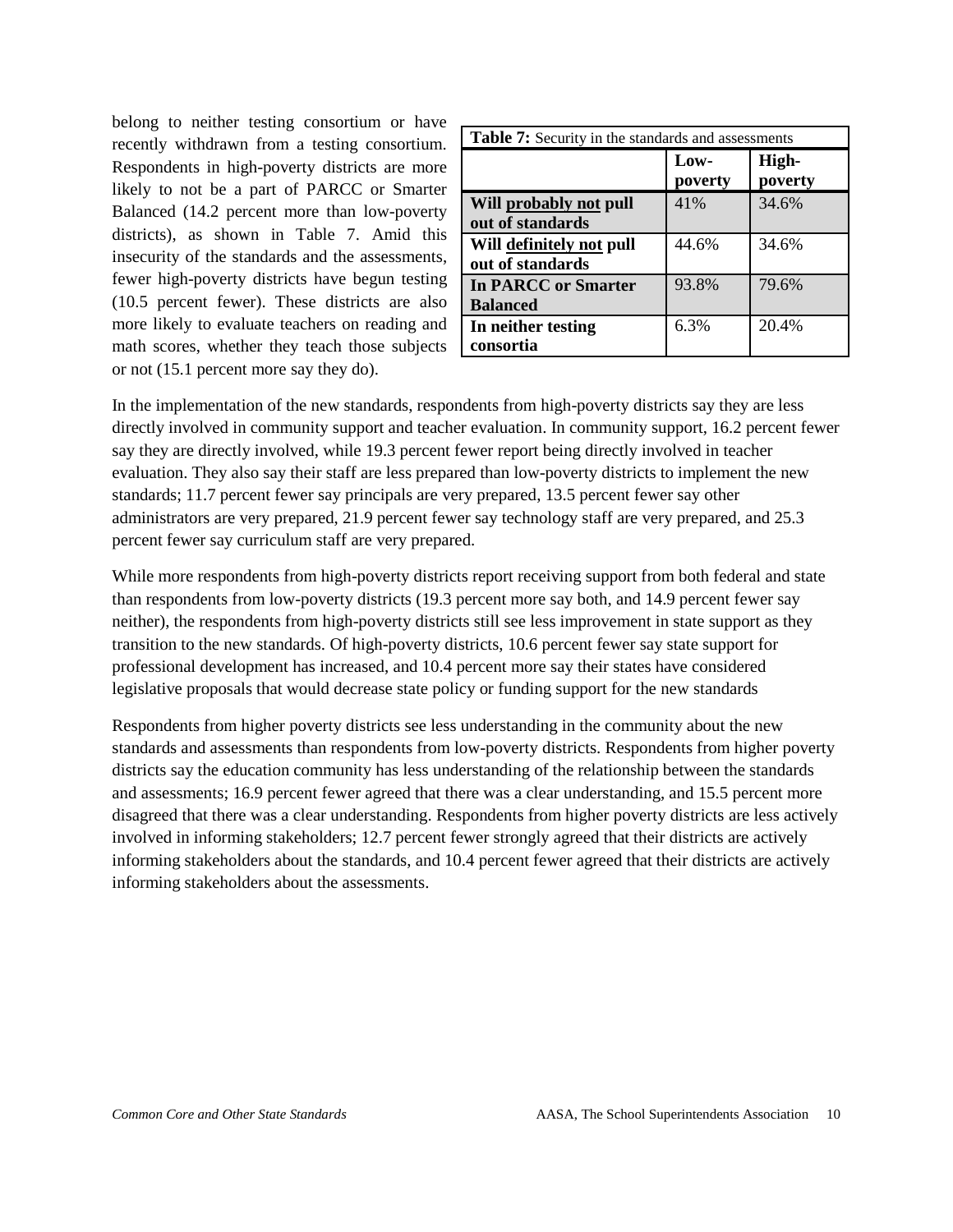#### **IV. Conclusion**

When given the space to write what would be most useful for their implementation of the new standards, the respondents overwhelmingly say they need more time and money. This clearly backs up the position

AASA and other major education groups<sup>4</sup> have taken on the Common Core; slow down to get it right. While the standards and assessments are overwhelmingly seen to be more rigorous and better geared for college and career readiness than previous standards, major changes cannot happen overnight. Before requiring states to attach high stakes to the assessments, districts and schools should be given the time to properly implement the standards and ensure sufficient bandwidth and proper equipment for the assessments.

"It is too much too fast. While the concept is good, the state needs to be better organized instead of dumping everything on districts at once." *Superintendent in South Dakota*

The new standards present an opportunity to address education

inequities, as seen in the different responses from high-poverty districts, but they also present increased challenges for poor districts. These districts must be given the necessary state and federal funds to properly train teachers, identify and obtain necessary materials, and implement the online assessments.

#### **About AASA**

 $\overline{\phantom{a}}$ 

*Common Core and Other State Standards* AASA, The School Superintendents Association 11 <sup>4</sup> For example, Learning First Alliance, American Federation of Teachers, National School Boards Association

AASA, The School Superintendents Association, founded in 1865, is the professional organization for more than 13,000 educational leaders in the United States and throughout the world. AASA advocates for the highest quality public education for all students, and develops and supports school system leaders.